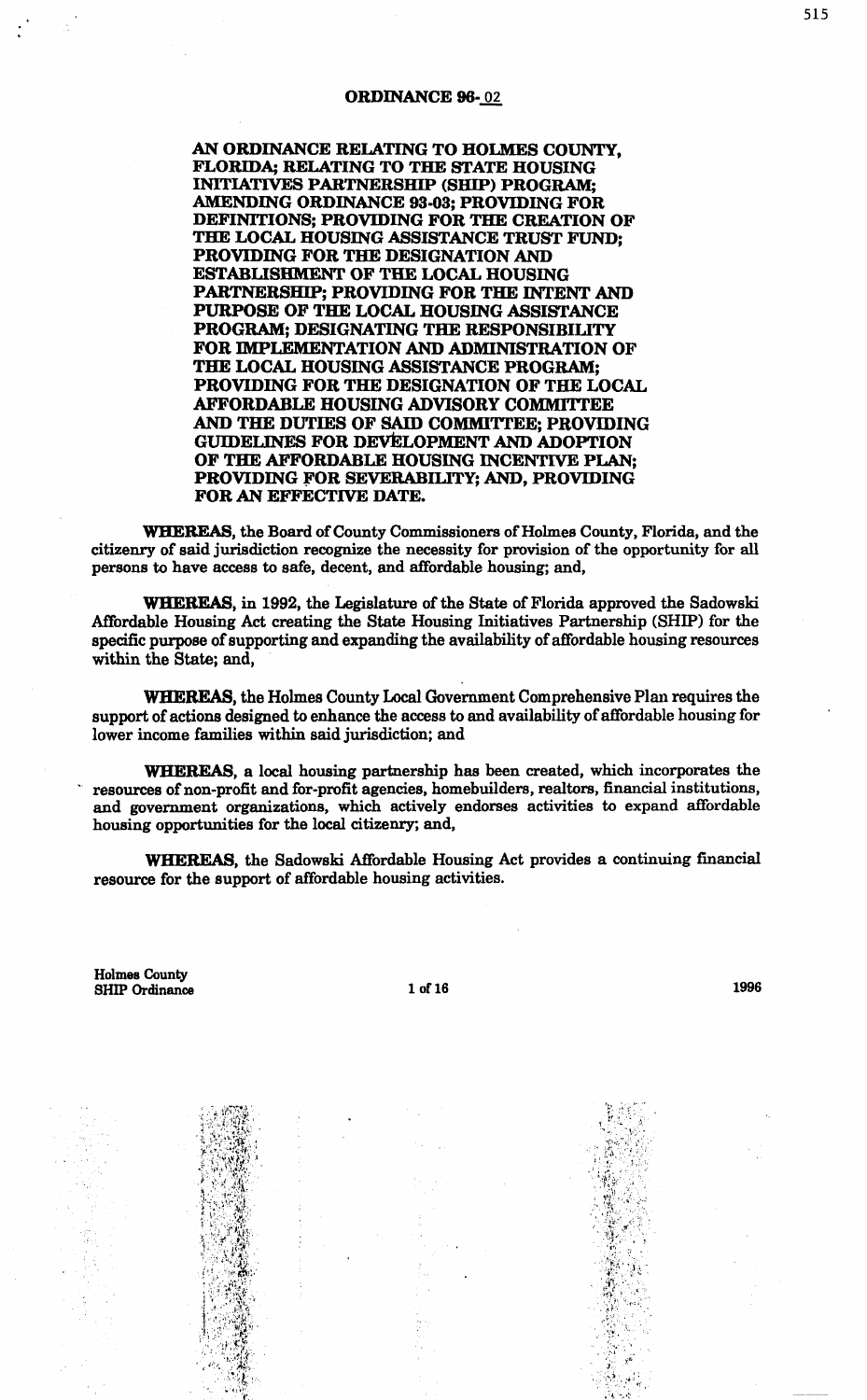## NOW, THEREFORE, BE IT ORDAINED BY THE BOARD OF COUNTY COMMISSIONERS OF HOLMES COUNTY, FLORIDA, PROVIDING FOR AUTHORITY AND PURPOSE:

 $\sim$   $T_{\rm{tot}}$ 

·"' J. ', S):..i. ,,,:

#### SECTION I. SHORT TITLE

"'

This Ordinance shall be known and may be cited as the HOLMES COUNTY AFFORDABLE HOUSING ORDINANCE.

## SECTION II. DECLARATION OF POLICY

It is hereby declared to be the policy of Holmes County, in the exercise of its police power for the public safety, public health, and general welfare, to support and encourage the initiatives which enhance the availability of and accessibility to affordable housing for all citizens of Holmes County, Florida. For purposes of this Ordinance and the provisions contained herein, housing is considered affordable to the extent that the monthly cost of such housing does not exceed thirty percent (30%) of the gross monthly income of persons or families with incomes at or below eighty percent (80%) of the County median family income adjusted for family size.

## SECTION III. PURPOSE

In accordance with and pursuant to the authority of the general laws of the State of Florida, and Chapters 125 and 420 of the Florida Statutes, this Ordinance specifies the requirements for the planning, implementation and receipt of funds under the State Housing Initiatives Partnership (SHIP) Program as governed by Chapter 420, Florida Statutes, and Rule 9I-37, Florida Administrative Code.

#### SECTION IV. DEFINITION OF TERMS

For purposes of their use in this Ordinance, specific terms shall be defined as follows:

- 1. Adjusted for Family Size means adjusted in a manner which results in an income eligibility level that is lower for households having fewer than four people, or higher for households having more than four people, than the base income eligibility determined as provided in Florida Statutes, based upon a formula established by the U.S. Department of Housing and Urban Development.
- 2. Adjusted Gross Income means wages, income from assets, regular cash or

Holmes County SHIP Ordinance 2 of 16 2 of 16 1996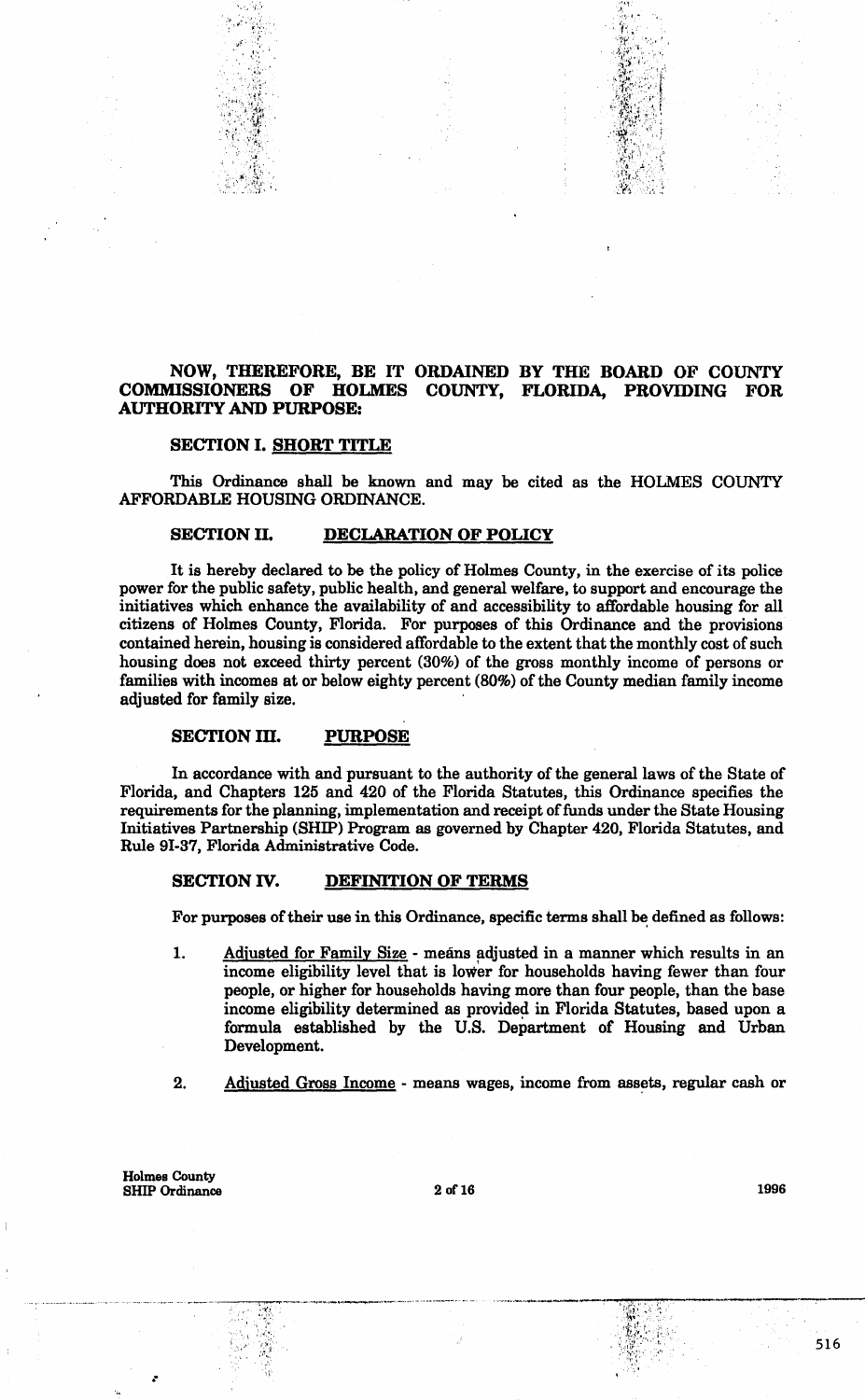non-cash contributions, and any other resources and benefits determined to be income by the U.S. Department of Housing and Urban Development adjusted for family size, minus the deductions under Section 61 of the Internal Revenue Code of 1986, as amended.

- 3. Affordable means that monthly rents or monthly mortgage payments, including taxes and insurance, do not exceed thirty percent  $(30\%)$  of that amount which represents the percentage of the median adjusted gross annual income for the households qualifying under the definitions of very low-income, low-income, or moderate-income persons.
- 4. Award means a loan, grant, or subsidy funded wholly or partially by the local housing distribution.
- 5. Community-Based Organization means a non-profit organization that has among its purposes the provision of affordable housing to persons who have special housing needs or have very low-income, low-income, or moderateincome within a designated area, which may include a municipality, a county, or more than one municipality or county, and maintains, through at least onethird of the organization's governing board, accountability to housing program beneficiaries and residents of the designated area.
- 6. Eligible Housing -means any real and personal property which is designed and intended for the primary purpose of providing decent, safe and sanitary residential units that are designed to meet the standards of Chapter 553, Florida Statutes, for homeownership or rental for eligible persons as designated by the County or eligible municipality participating in the Local Housing Assistance Program.
- 7. Eligible Person means one or more persons or a family determined by the county to be of very low-income, low-income or moderate-income according to the adjusted gross income of the resident with adjustment made for family size.
- 8. Eligible Sponsor means a community-based organization, a person, or a private or public for-profit or not-for-profit entity that applies for assistance under the Local Housing Assistance Program for the purpose of providing eligible housing for eligible persons.
- 9. Grant means a distribution of a portion of a local housing distribution to an eligible sponsor or eligible person to provide assistance under the Local Housing Assistance Program.
- 10. Homeownership means a distribution of a portion of a local housing distribution to an eligible person or eligible sponsor for construction,

Holmes County SHIP Ordinance

> .. '. ~ .,  $\mathbf{r}$  .

 $3 \text{ of } 16$  1996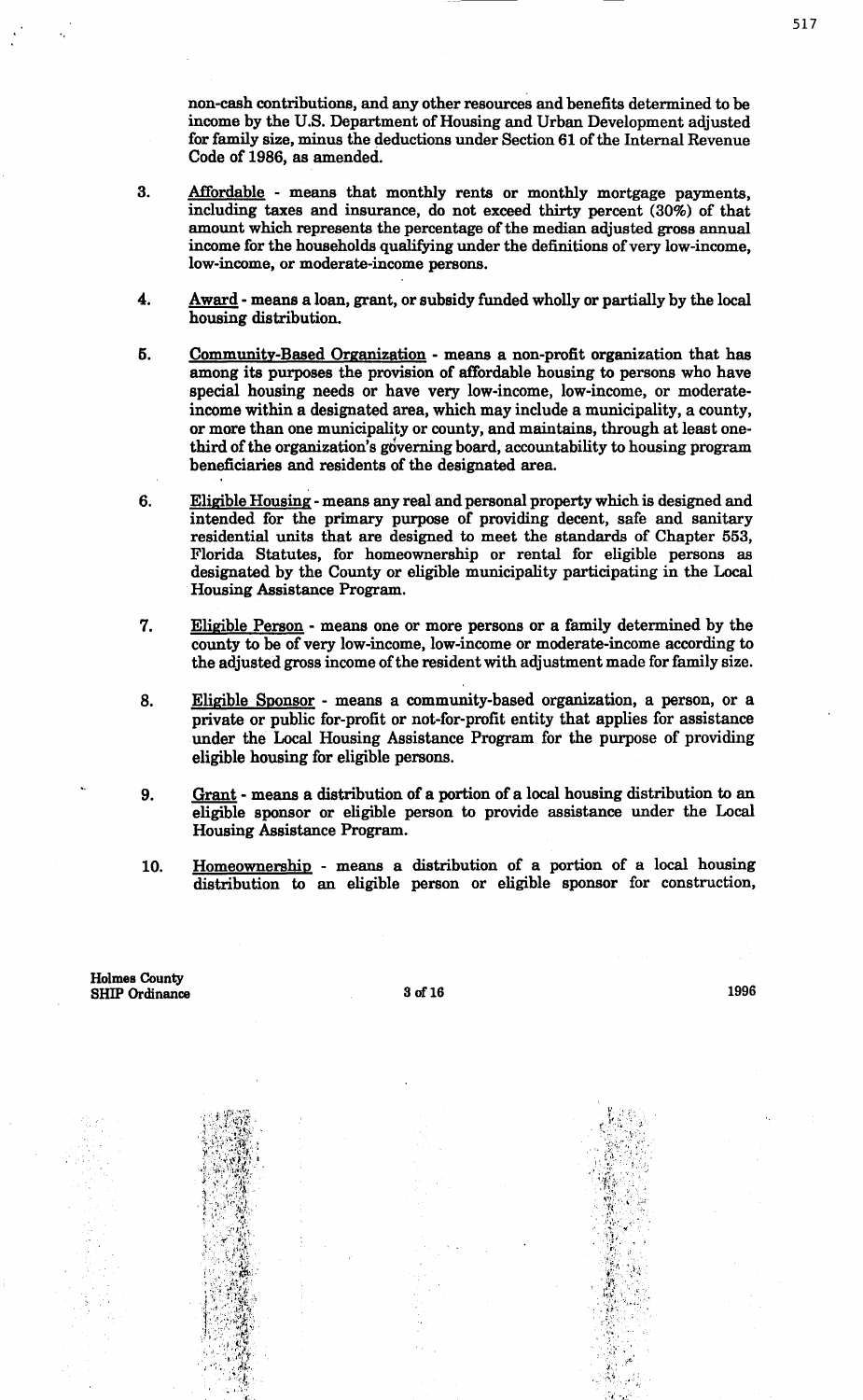rehabilitation, purchase, or lease-purchase financing of owner-occupied eligible housing.

 $\gamma$ ....  $\gamma$   $\lambda$  $-$  ,  $-$  ,  $-$ 

 $\sum_{i=1}^n \sum_{j=1}^n \sum_{j=1}^n \sum_{j=1}^n \sum_{j=1}^n \sum_{j=1}^n \sum_{j=1}^n \sum_{j=1}^n \sum_{j=1}^n \sum_{j=1}^n \sum_{j=1}^n \sum_{j=1}^n \sum_{j=1}^n \sum_{j=1}^n \sum_{j=1}^n \sum_{j=1}^n \sum_{j=1}^n \sum_{j=1}^n \sum_{j=1}^n \sum_{j=1}^n \sum_{j=1}^n \sum_{j=1}^n \sum_{j=1}^n \sum_{j=1}^n \sum_{j$ 

- 11. Interlocal Entity means any entity created pursuant to the provisions of Chapter 163, Part I, Florida Statutes, for the purpose of a joint local housing assistance program pursuant to the provisions of Section 420.9075(5), Florida Statutes, or for the purpose of a joint affordable housing incentive plan pursuant to the provisions of Section 420.9076(2), Florida Statutes.
- 12. Loan means a pledge of the local housing distribution monies to an eligible sponsor or eligible person to finance the acquisition, construction or rehabilitation of eligible housing.
- 13. Local Housing Assistance Plan means a concise description of the Local Housing Assistance Program adopted by Ordinance with an explanation of the way in which the program meets the requirements of this Ordinance and Sections 420.907 through 420.9079, Florida Statutes, and Rule 91-37, Florida Administrative Code.
- 14. Local Housing Partnership means the implementation of the Local Housing. Assistance Program in a manner that involves, but is not limited to: Holmes County, community-based organizations, for-profit housing developers, lending institutions, providers of professional services relating to affordable housing, and service organizations working on behalf of persons with special housing needs. The term includes initiatives to provide support services for housing program beneficiaries such as training to prepare persons for the responsibility of homeownership, counseling of tenants, and the establishment of support services such as day care, health care, and transportation.
- 15. Low-Income Person means one or more persons or a family, not including students, that has a total annual adjusted gross household income that does not exceed eighty percent (80%) of the median annual adjusted gross income for households within the County. With respect to rental units, the low-income household's annual adjusted gross income at the time of initial occupancy may not exceed eighty percent (80%) of area median income adjusted for family size. While occupying the rental unit, the low-income household's annual gross income may increase to an amount not to exceed 140% of· 80% of the State's median income adjusted for family size.
- 16. Moderate-Income Person means one or more persons or a family, not including students, that has a total annual adjusted gross income for the household that does not exceed 120% of the median annual adjusted gross income for households within the County. With respect to rental units, the moderate income household's annual adjusted gross income at the time of

,1

Holmes County SHIP Ordinance 4 of16 1996

-·~-~-- ---~·-··-... ~ ....... - ... ···~·······

~·. '"1\.

.i. ' .... '. ::·:~:.: • ' , •,'.'

.•

518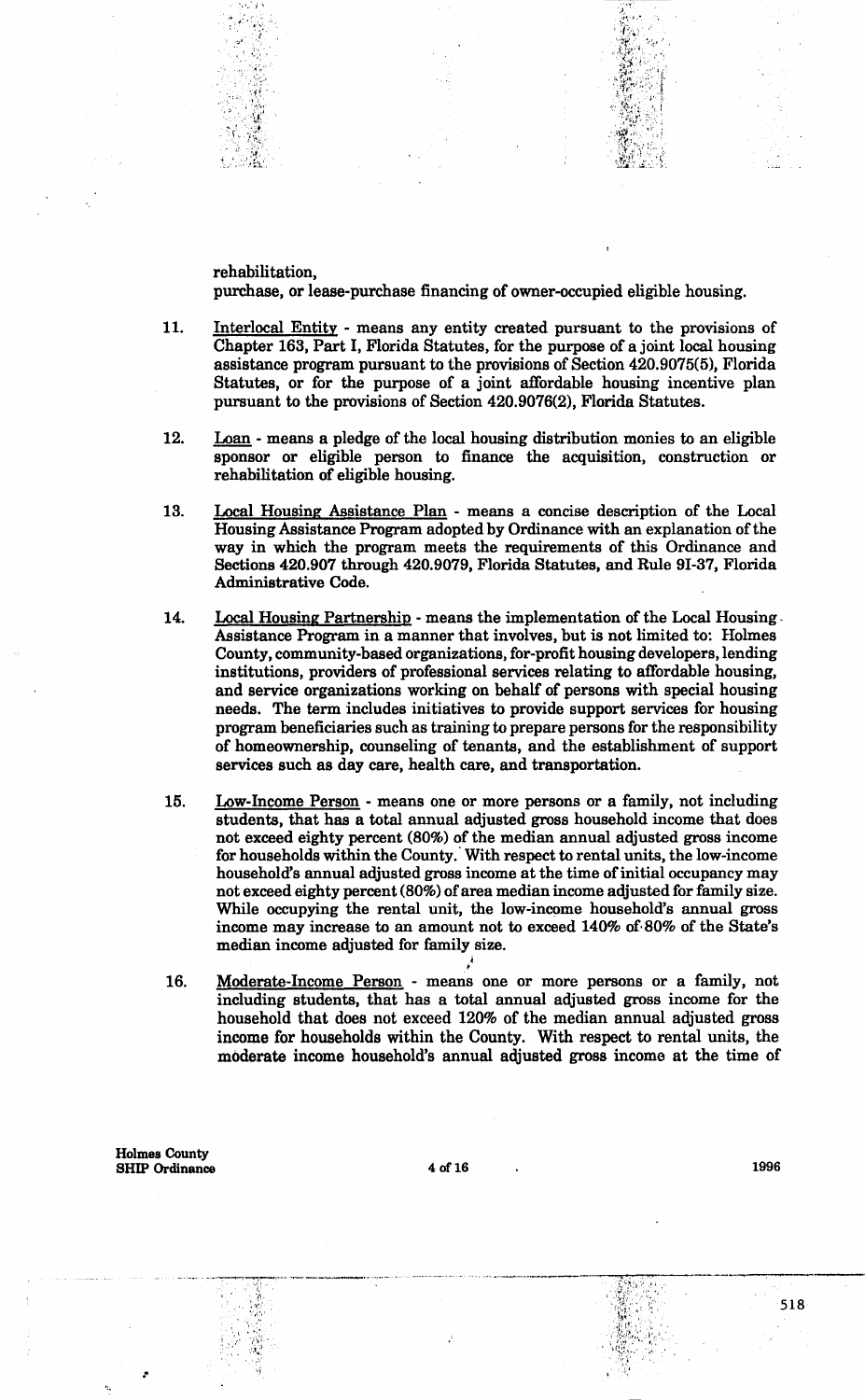- 17. Personal Property means major appliances, including a freestanding refrigerator or stove, to be identified on the encumbering documents.
- 18. Persons Who Have Special Housing Needs means persons who have incomes not exceeding moderate-income and who because of particular social, economic, or health related circumstances have greater difficulty acquiring or maintaining affordable housing. Such persons may, for example, encounter resistance to their residing in particular communities, increased housing costs resulting from unique needs, and high risk of institutionalization. Such persons may, but are not limited to, persons with developmental disabilities; persons with mental illness/chemical dependency; persons with AIDS and HIV disease; public assistance recipients; migrant and seasonal farmworkers; refugees and entrants; and the elderly and disabled adults.
- 19. Student means a person not living with his or her parent or guardian who is eligible to be claimed by the person's parent or guardian under the Federal Income Tax Code and who is enrolled at least half time in a secondary school, vocational school, community college, or university. The term does not include a person participating in a job training program approved by the County.
- 20. Very Low-Income Person means one or more persons or a family, not including students, that has a total annual adjusted gross household income that does not exceed fifty percent (50%) of the median annual adjusted gross income for households within the County. With respect to rental units, the very low-income person's annual income at the time of initial occupancy may not exceed 50% adjusted for family size. While occupying the rental unit, a very low income person's annual income may increase to an amount not to exceed 140% of 50% of the State's median income adjusted for family size.

#### SECTIONV. LOCAL HOUSING ASSISTANCE TRUST FUND

A.· There shall be created within the official fiscal and accounting records of the Board of County Commissioners of Holmes County, a specially designated and dedicated AFFORDABLE HOUSING TRUST FUND, hereinafter referred to as the "FUND." The FUND shall be created within thirty (30) days of the effective date of this Ordinance. Said

Holmes County SHIP Ordinance

> $\sim$   $\cdot$   $\cdot$   $\cdot$ ·.,\_·,. ...

 $5 \text{ of } 16$  1996

 $\sim$   $\sim$   $\sim$   $\sim$ 

 $\cdot \cdot$  .  $\sim$  ,  $\sim$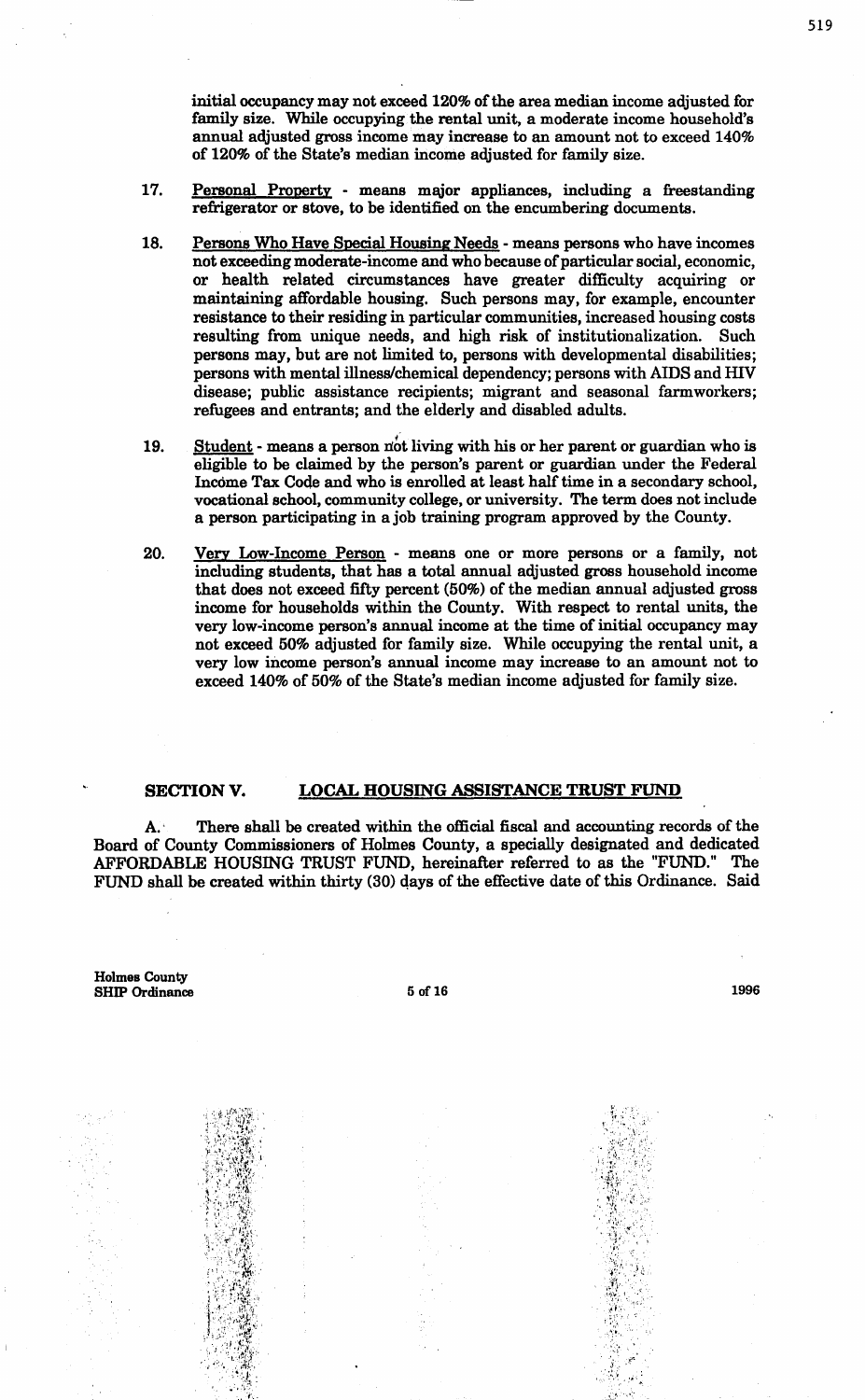FUND shall be solely reserved for the deposit and expenditure of funds in support of the Local Housing Assistance Program as required by Chapter 420, Florida Statutes, and Rule 91-37, Florida Administrative Code. Said FUND shall be audited annually and the financial condition thereof shall be separately stated in the audited financial statements of the County. Copies of said audit shall be provided to the Florida Housing Finance Agency, the Florida Department of Community Affairs and/or other agencies as designated by the State of Florida.

, 'i' is a set of the set of the set of the set of the set of the set of the set of the set of the set of the set of the set of the set of the set of the set of the set of the set of the set of the set of the set of the s

tj•,·I"

·~>···

B. Until utilized for the purposes thereof, monies in the AFFORDABLE HOUSING TRUST FUND shall be held in trust by the County solely for use pursuant to the Local Housing Assistance Program. All Local Housing Assistance Program income, including investment earnings, shall be retained in the Local AFFORDABLE HOUSING TRUST FUND and used for the purposes thereof. No expenditure, other than for administration and implementation of the Local Housing Assistance Program may be made from this trust fund.

### SECTION VI. DESIGNATION AND ESTABLISHMENT OF LOCAL HOUSING PARTNERSHIP

There is hereby created, the Holmes County HOUSING ASSISTANCE PARTNERSHIP, hereinafter referred to as the "PARTNERSHIP," which shall support and assist in the development of the strategies, approaches and plans associated with the implementation of the HOLMES COUNTY HOUSING ASSISTANCE PROGRAM, hereinafter referred to as the "PROGRAM," and shall ensure utilization of SHIP funds in conformity with provisions of Chapter 420.907-9079, Florida Statutes, and Rule 91-37, Florida Administrative Code. Said PROGRAM requirements and guidelines shall be created and implemented by the Holmes County Housing Assistance PARTNERSHIP, which shall be comprised of not more than twenty (20), but, not less than ten (10) members representing the various entities delineated in Rule 9I-37.002(18), Florida Administrative Code. The members shall be appointed by action of the Holmes County Board of County Commissioners. All meetings of said PARTNERSHIP shall be open to the public and shall be in accessible locations within Holmes County. The PROGRAM requirements and guidelines describing the utilization of SHIP funds shall be adopted by the Holmes County Board of County Commissioners upon recommendation of the PARTNERSHIP. The PARTNERSHIP shall implement the The PARTNERSHIP shall implement the PROGRAM in a manner that provides support services for housing program beneficiaries such as training to prepare persons for the responsibility of homeownership, counseling of tenants, and the establishment of support services such as day care, 'health care, and transportation.

B. In implementing the local housing assistance PROGRAM the Local Housing PARTNERSHIP shall ensure:

1. Advertise the availability of a housing assistance PROGRAM in a newspaper of general circulation and periodicals serving ethnic and diverse neighborhoods, at least thirty (30) days before the beginning of any application period.

Holmes County SHIP Ordinance

. ---- -· ----·----~~- ------------·----.. ·-·•·•-<·-···· .. -· ... '',:',",

.•

6 of 16 1996

,. -~· - \_\_,\_. . .,.,\_,\_,,\_, ..... ---.-•......,.-. . .. •'\ ,. ·, I ..

.. ~tf ··•,•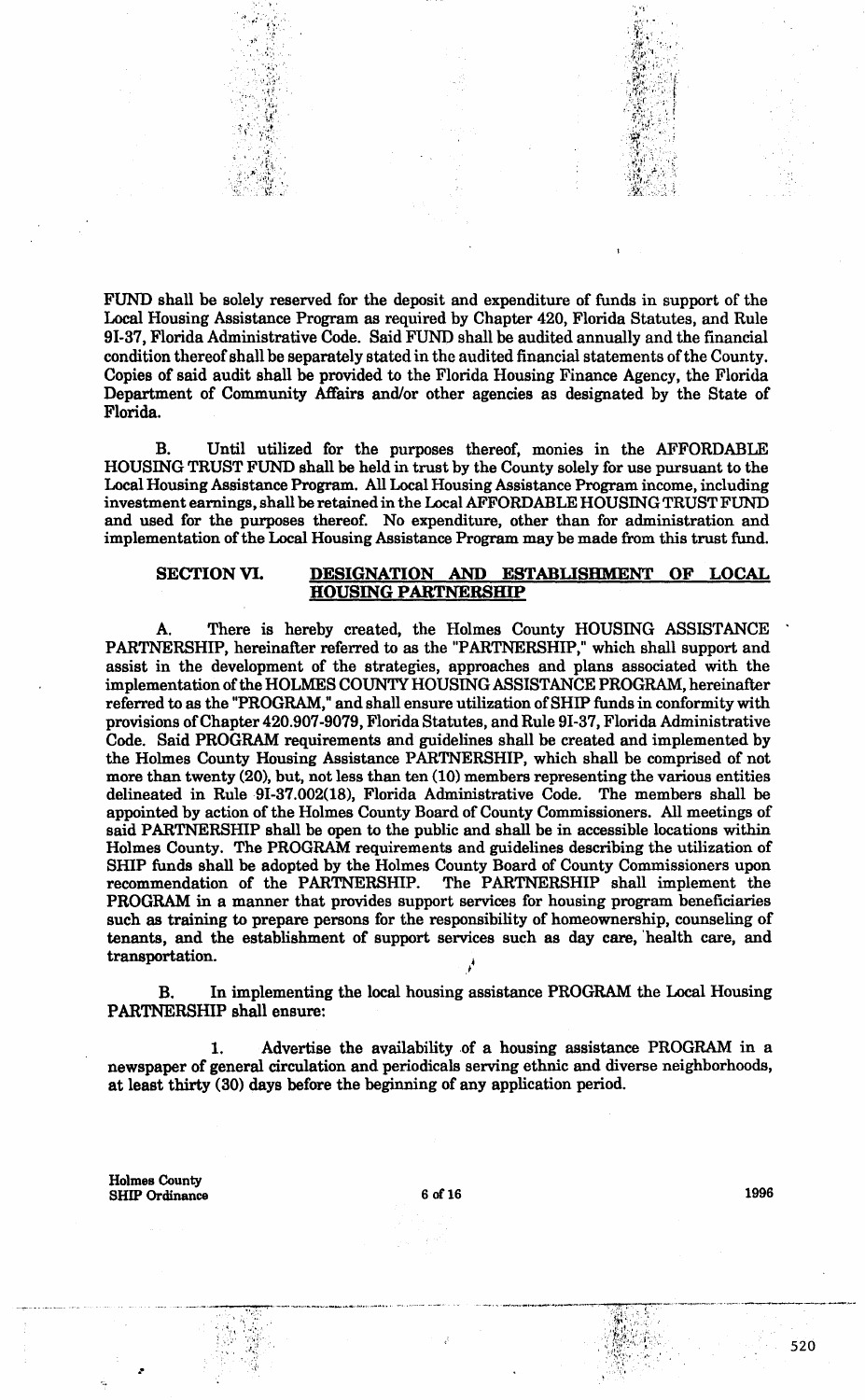2. Adopt a maximum award schedule or system of awards to comply with the following criteria:

a. Sixty-five percent (65%) of the funds shall be reserved for homeownership for eligible persons.

b. Seventy-five percent (75%) of the funds shall be reserved for rehabilitation, or emergency repair of eligible housing.

c. The sales price of new or existing eligible housing shall not exceed ninety percent (90%) of the median area purchase price for the area where the eligible housing is located as established by the United States Department of Treasury in accordance with Section 3(b)(2) of the United States Housing Act of 1937.

d. All units rehabilitated or otherwise assisted with PROGRAM funds shall be occupied by very low-income, low-income, or moderate-income persons and persons who have special housing needs. At least thirty percent (30%) of units must be occupied by very low-income persons and at least another thirty percent (30%) by low-income persons. The remainder shall be occupied by persons who have special housing needs, very low-income, low-income, or moderate-income persons.

e. The amount of monthly mortgage payments or the amount of monthly rents charged by the eligible sponsor or its designee must be affordable to eligible persons.

f. Loans shall be provided for periods not exceeding thirty (30) years except for deferred payment loans.

g. Eligible owner-occupied housing constructed, rehabilitated, or otherwise assisted from proceeds provided from the Local Housing Assistance PROGRAM shall be subject to subsidy recapture provisions which are identical to those specified in Section 143(m) of the Internal Revenue Code of 1986.

h. Eligible rental housing constructed, rehabilitated, or otherwise assisted from proceeds provided from the Local Housing Assistance PROGRAM shall be reserved for eligible persons for the greater of fifteen (15) years or the term of the assistance, whichever is longer. Eligible sponsors who offer eligible rental housing for sale before fifteen (15) years or that have remaining mortgages funded under the Local Housing Assistance PROGRAM must give a first right of refusal to eligible non-profit organizations for purchase at current market value for continued occupancy by eligible persons.

i. The cost per unit and the maximum cost per unit for eligible housing benefiting from awards made pursuant to the Local Housing Assistance PROGRAM

Holmes County SHIP Ordinance 7 of 16

1996

 $\mathcal{C} \times \mathbb{R}^n$ '•::<·~.~ '.:~ ., ~:··  $\ldots$  .

521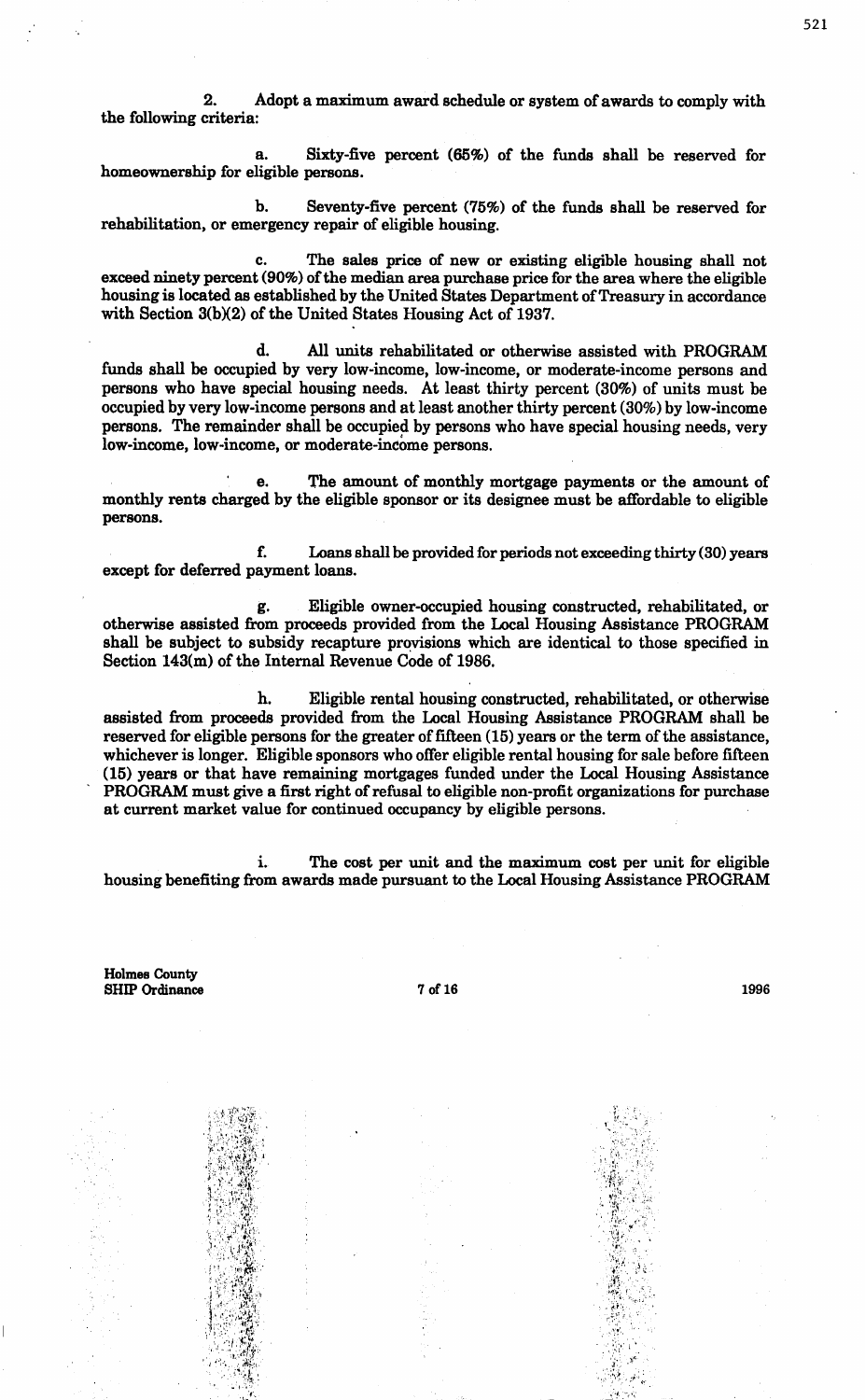shall be established by Resolution of the Holmes County Board of County Commissioners.

....... , ... • :..' *11:·,-.· ... ·:* . ~ .,. I •I"• ·, ":I..: . !.' '.·~> '.".'·,.' '1• , •• ,. •, .*. :* , .' ·:~."; :1

j. The County shall approve the qualification system for applications for awards as recommended by the PARTNERSHIP for consistency with the intent of its Local Housing Assistance PROGRAM and Section 420.907-9079, Florida Statutes, and Rule 91-37, Florida Administrative Code.

k. The Local Housing PARTNERSHIP shall, through the local administrative entity, annually monitor and determine tenant eligibility and amount of subsidy for rental projects/developments pursuant to the provisions of this Ordinance, Sections 420.907-9079, Florida Statutes, and Rule 91-37.015, Florida Administrative Code.

### SECTION VII. INTENT AND PURPOSE OF THE LOCAL HOUSING ASSISTANCE PROGRAM

#### A. The intent and purpose of the Local Housing Assistance PROGRAM is:

1. To increase the availability of affordable housing units by combining. local resources and cost-saving measures into a Local Housing PARTNERSHIP and using private and public funds to reduce the cost of housing;

2. To promote more compact urban development and assist in achieving the growth management goals contained in the adopted local comprehensive plan, by allowing more efficient use of land so as to provide housing units that are affordable to persons who have special housing needs, very low-income, low-income, or moderate-income;

3. To promote innovative design of eligible housing that provides cost savings; flexible design options for housing and development such as the combination of architectural styles, building forms, and development requirements; and positive design alternatives, without compromising the quality of the eligible housing;

4. To promote mixed-income housing in urban, suburban, and rural areas so as to provide increased housing and economic opportunities for persons who have special housing needs and who are very low-income, low-income, or moderate-income; and,

5. To develop the organizational and technical capacity of community-based organizations so as to optimize the role of such organizations in the production of affordable housing.

#### SECTION VIII. ESTABLISHMENT OF THE LOCAL HOUSING ASSISTANCE PROGRAM

There is hereby created, the HOLMES COUNTY HOUSING ASSISTANCE PROGRAM, hereinafter referred to as the "PROGRAM," which shall designate the strategies,

Holmes County SHIP Ordinance

> ·\ ·,,,· r:•·.  $,$  $. . . .$ ··.{'

.•

8 of 16 1996

·-----... ·-·---····--- ··'--···~·~\_ .. \_\_\_\_ \_..,..\_.,\_....,,...\_.. \_\_

 $\sim$   $\mathbb{E}[\mathbf{y}|\cdot]$  .  $\mathcal{L} = \left\{ \begin{matrix} 1 & 0 \\ 0 & 1 \end{matrix} \right\}$  $\mathbb{R}$  .  $\sim$   $\%$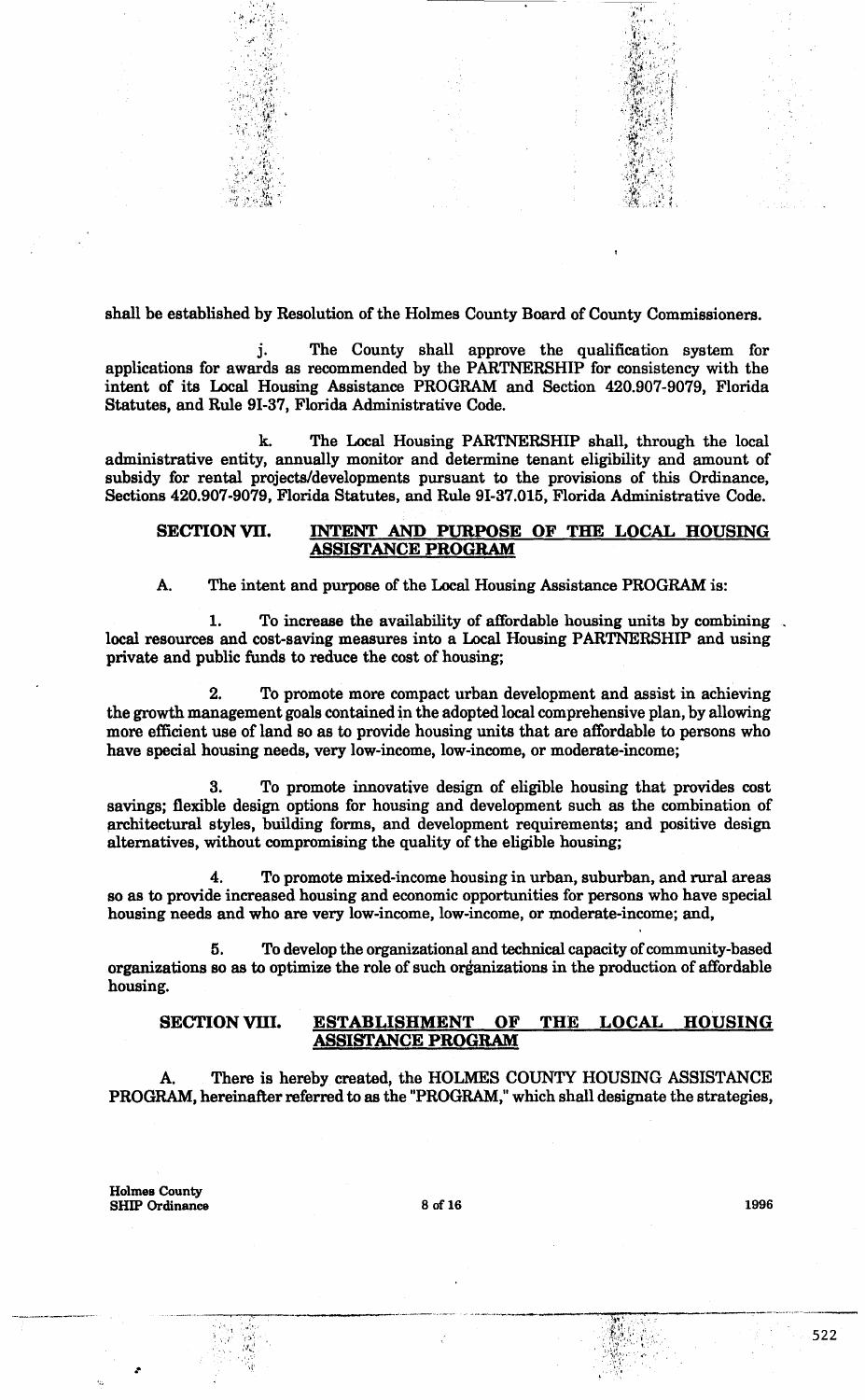approaches, and plans associated with the utilization of SHIP funds in conformity with provisions of Chapter 420, Florida Statutes, and Rule 9I-37.006, Florida Administrative Code.

B. The PARTNERSHIP shall use the funds received from the State pursuant to the SHIP Act to implement the PROGRAM. The SHIP funds shall be generally distributed among the following locally designed strategies:

1. SHIP funds may be utilized to provide local cash matching for obtaining federal housing grants or programs. SHIP funds expended for this purpose shall be allocated only for activities which are dually eligible under Chapter 420, Florida Statutes, and the governing Federal Regulations or Florida Statutes.

2. SHIP funds may be used to provide down-payment assistance, construction subsidies, mortgage reduction payments, mortgage interest rate subsidies, and/or direct mortgage loans to very low, low and/or moderate-income families to allow said families to purchase newly constructed or existing affordable housing in accordance with provisions of Chapter 420, Florida Statutes. Specific activities may include:

a. Rehabilitation/Reconstruction: Funds may be used to provide flexible low interest loan and deferred loan/grant assistance to eligible homeowners living in severely substandard housing as necessary to rehabilitate the housing unit and/or to construct a replacement unit if rehabilitation is not economically viable.

b. Impact Fee Assistance: Funds may be made available for the payment of impact fees for eligible housing for eligible persons.

c. New Construction: Eligible sponsors may be awarded funds to construct eligible housing for eligible low and moderate income first time homebuyers. This strategy will involve the participation of local lenders providing mortgage financing and local for-profit and non-profit developers/builders providing housing development and construction services.

d. Homebuyer Assistance: Funds may be utilized to assist eligible persons in attaining homeownership through mortgage subsidy/write-down, interest rate reductions, and/or low or no interest loans for down payments and closing costs associated with the purchase of newly constructed or existing affordable housing. This strategy shall require the participation of local financial institutions for private mortgage financing for eligible families. The capability of this program to aid in meeting the Community Reinvestment Act requirements for such lenders will be a primary focus.

e. Acquisition/Rehabilitation: Funds may be used to acquire existing properties and to the extent necessary rehabilitate such properties for resale at discounted prices to eligible families.

Holmes County SHIP Ordinance

 $\cdot$  Fig.

': ,,\_ :\~')-'

•''),'. " *;;4* " 0),L}\ '~··· *i·* ' .''•• {~·· 'V,' . . )t'\·  $\mathcal{L}=\{1,2,3\}$ 

9 of 16 1996

523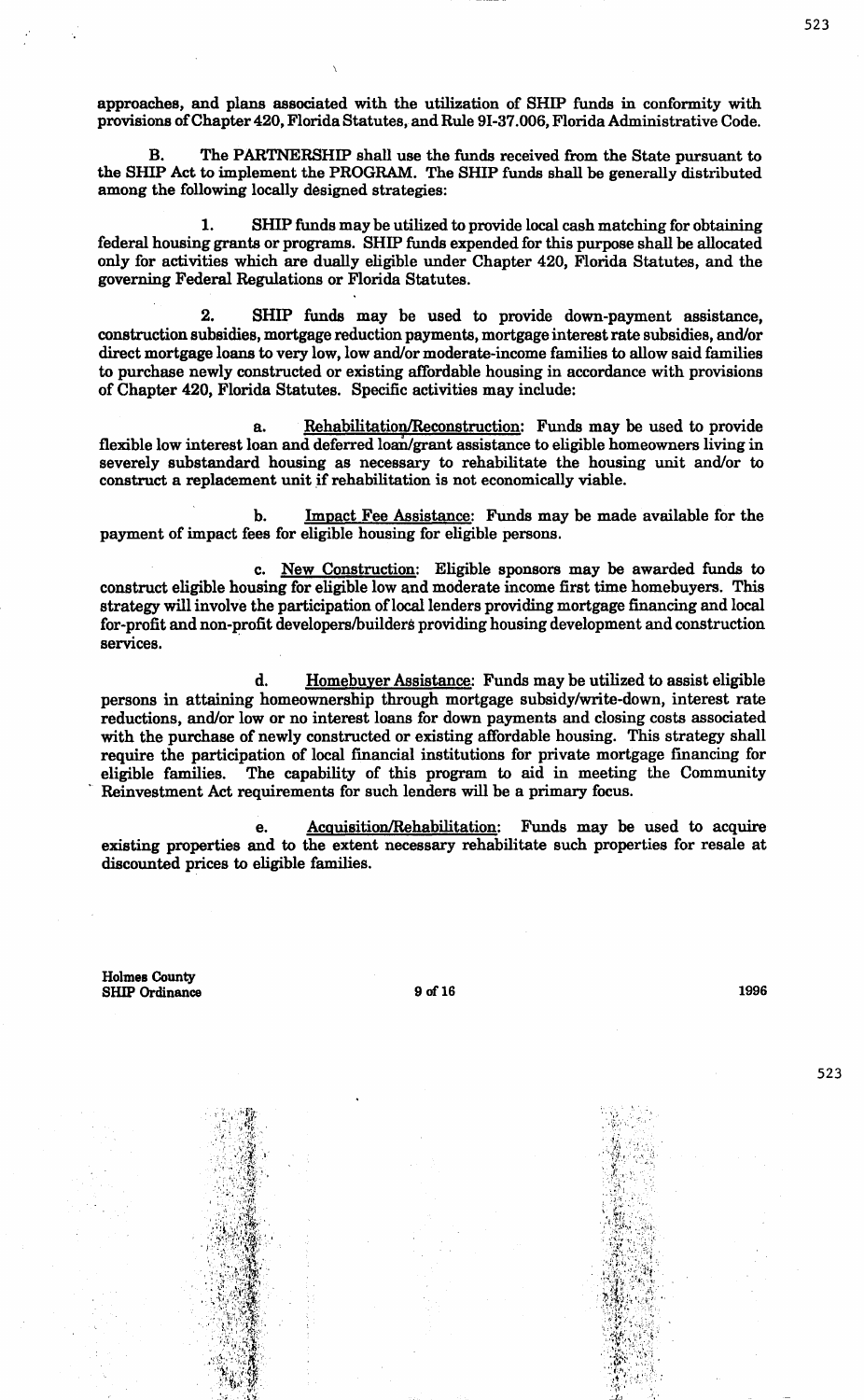3. SHIP funds may be used to supplement existing Florida Housing Finance Agency projects or activities undertaken within Holmes County, such as the State Apartment Incentive Loan Program established under Section 420.5087, Florida Statutes, and Homeownership Assistance Program established under Section 420.5088, Florida Statutes.

 $\sim 32$ 

4. SHIP funds may be used to provide emergency housing repairs through existing weatherization program service providers pursuant to Sections 409.509-5093, Florida Statutes.

C. Based upon program plans and objectives, Holmes County shall generally utilize the available SHIP non-administrative funds during the Fiscal Years 1992-1995 PROGRAM period in support of the above noted strategies as follows:

a. Approximately 75% of available SHIP funds shall target housing rehabilitation/reconstruction for eligible very low, low and moderate-income homeowners.

b. Approximately 20% of available SHIP funds will be reserved for use in support of and/or as local matching for existing federal housing programs, such as the Farmers Home Administration, Section 504 Homeowner Rehabilitation Program, and to provide emergency housing repairs through existing weatherization program service providers currently operating in Holmes County.

c. Approximately 05% of available SHIP funds will be reserved for use in support of and/or as local matching for obtaining Federal housing grants or programs and/or State financed housing programs administered by the Florida Housing Finance Agency, Florida Department of Community Affairs, or their respective offices or affiliated agencies.

The Holmes County Board of County Commissioners shall have the authority to alter the percentage distribution of SHIP funds, not more frequently than annually, by duly approved Resolution of the Board, without necessity for formal amendment of this enabling Ordinance. Such alteration shall be completed and submitted to the Florida Housing Finance Agency in conformity with the SHIP Plan amendment process provided for in Rule 91-37, Florida Administrative Code.

D. The County hereby specifically finds the cost of administering the Local Housing Assistance PROGRAM shall not exceed ten percent (10%) of the funding received from the State pursuant to the State Housing Initiatives Partnership Act. The County finds that up to ten percent (10%) of the available funds may be required to support administrative costs based upon: paperwork and reporting requirements for application and receipt of funds, program monitoring requirements, staff support for advisory committee activities, fiscal management and control, level of on-going staff liaison with various organizations and agencies, administrative effort necessary to legally integrate varied rules and regulations of

Holmes County SHIP Ordinance 10 of 16 and 10 of 16 and 1996 and 1996 and 1996 and 1996 and 1996 and 1996 and 1996 and 1996 and 1996 and 1996 and 1996 and 1996 and 1996 and 1996 and 1996 and 1996 and 1996 and 1996 and 1997 and 1997 and 1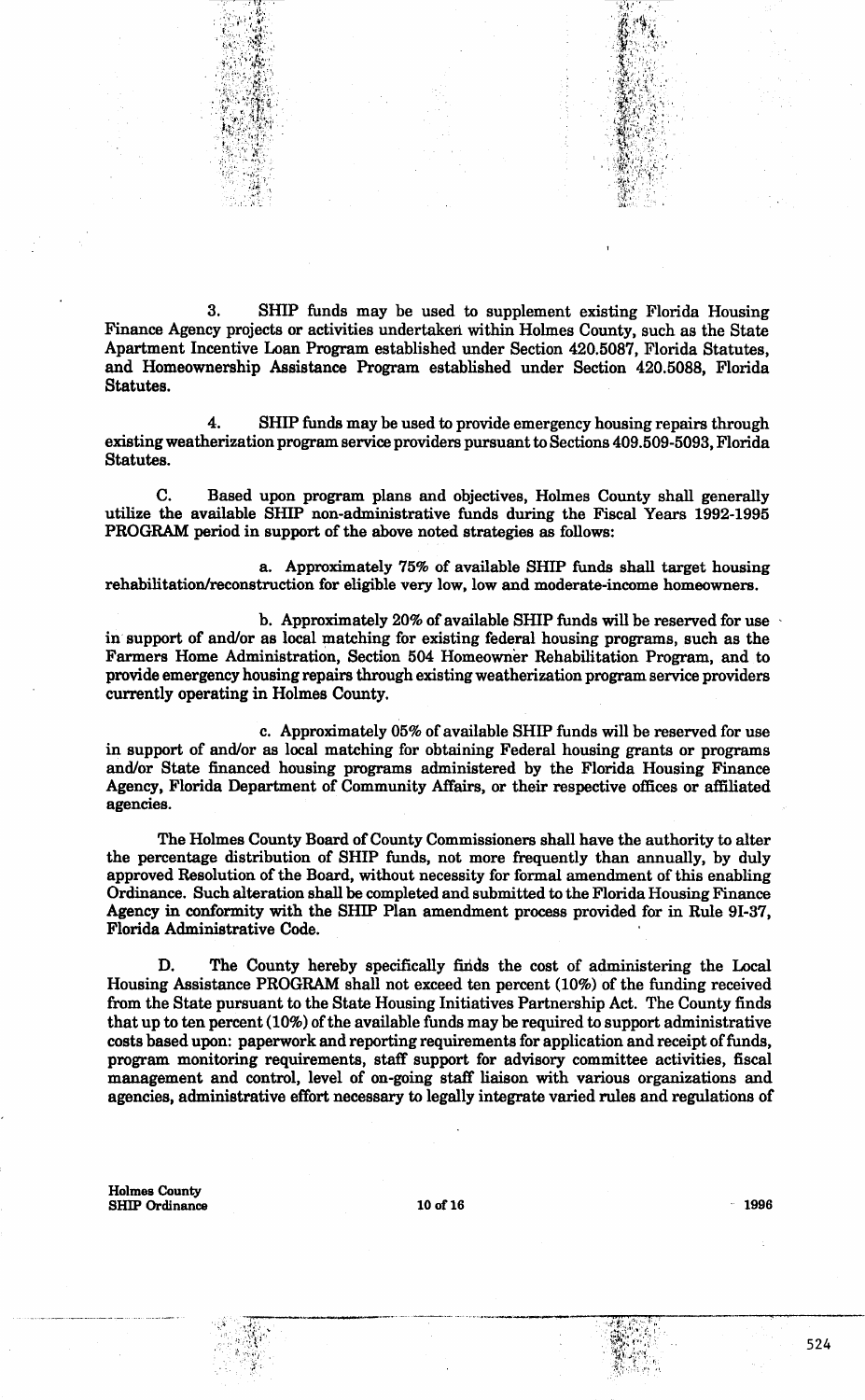SHIP and other housing programs, and general project management and data collection.

E. The Local Housing Assistance PROGRAM shall include all other lawful objectives not previously listed if said objectives have been adopted by Resolution of the Board of County Commissioners into the Local Housing Assistance PLAN in the manner provided for by Sections 420.907-9079, Florida Statutes and Rule 91-37, Florida Administrative Code.

### SECTION IX. SHIP PROGRAM ADMINISTRATION AND IMPLEMENTATION

A. The Local Housing PARTNERSHIP shall be responsible for general oversight of the Local Housing Assistance PROGRAM.

B. Responsibility for the planning, implementation and administration of the Holmes County Affordable Housing PROGRAM, on behalf of Holmes County, shall be provided under contract and denoted as follows:

## WEST FLORIDA REGIONAL PLANNING COUNCIL P.O. Box486 Pensacola, Florida 32593-0486 (904) 444-8910 SUNCOM: (904) 693-8910 1-800-226-8914 FAX: (904) 444-8967

The Board of County Commissioners may change the designated administering entity by Resolution approved by majority vote of the Board. Such action shall not require amendment of this Ordinance. The designated administering entity shall have the following responsibilities:

1. To work with the Local Housing PARTNERSHIP to monitor the success of the PROGRAM and provide advice and suggestions regarding the potential for improvement of the PROGRAM from year to year.

2. To coordinate with the Florida Housing Finance Agency in facilitating the funding of the State Apartment Incentive Loan (SAIL) Program loans, in setting up advertisements and workshops to advise potential homebuyers of the Homeownership Assistance Program (HAP), and informing non-profit developers and community-based organizations of the Housing Predevelopment Trust Fund (HPTF) program, as necessary.

3. To work with the Local Housing PARTNERSHIP to coordinate local programs such as community loan funds, inclusionary housing programs, and linkage programs, with State programs such as the Housing Predevelopment Trust Fund,

Holmes County SHIP Ordinance

 $\mathbb{R}^n$  .  $\mathbb{R}^n$ 

:: 19

 $\sim$  if  $\sim$   $\sim$ .!.·'.'.

11 of 16

1996



 $\sim$  to  $\sim$   $\sim$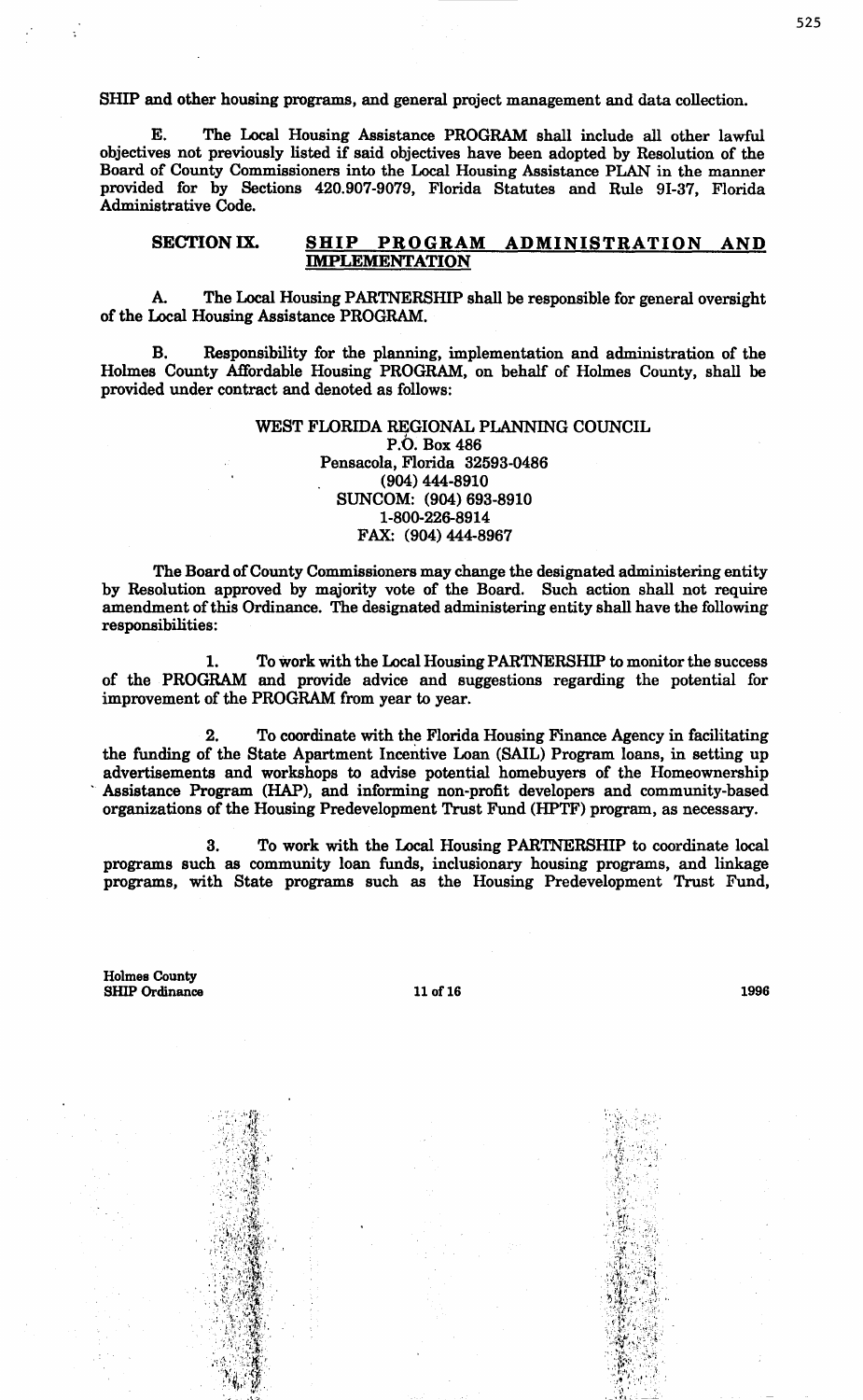

C. The total amount paid for any administrative expenses in connection with the Local Housing Assistance PROGRAM shall not exceed ten percent (10%) of the proceeds of the local SHIP funding distribution.

The County shall not treat as administrative expenses any costs previously borne by another funding source which could or may continue to be available from or paid by the said funding source at the time the Local Housing Assistance PLAN is submitted.

The County, the Local Housing PARTNERSHIP, and all eligible sponsors shall not discriminate in the loan application process involving eligible persons and eligible housing on the basis of race, creed, religion, color, age, sex, sexual preference, marital status, familial status, national origin, or handicap.

F. The County shall comply with rules and regulations of the Florida Housing Finance Agency in connection with required reporting by the County of compliance with its Local Housing Assistance PROGRAM.

G. Prior to receiving an award, all eligible persons or eligible sponsors shall enter into an agreement to comply with the affordable housing criteria provided under Sections 420.907-9079, Florida Statutes, and this Ordinance. All eligible persons or eligible sponsors shall include in the deed transferring ownership of the property to the eligible person or eligible sponsor a covenant agreeing to comply with the terms of the above described laws which covenant will run with the land, or in the alternative, the agreement shall be made part of the mortgage agreement. Failure to comply with the covenant in the mortgage shall result in a default of the mortgage with all remedies and rights for enforcement incuring to the benefit of the County.

H. Eligible sponsors receiving assistance from both the State Housing Initiatives Partnership (SHIP) Program and the Low Income Housing Tax Credit (LIHTC) Program, shall be required to comply with the income, affordability, and other LIHTC requirements. Similarly, any eligible housing receiving assistance from SHIP and other Federal programs shall be required to comply with any requirements specified by the Federal program in addition to SHIP requirements.

### SECTION X. AFFORDABLE HOUSING ADVISORY COMMITTEE

A. The Holmes County AFFORDABLE HOUSING COMMITTEE, hereinafter referred to as the "COMMITTEE," has been created consisting of a total of nine (9) members

Holmes County  $SHIP$  Ordinance  $12$  of 16 1996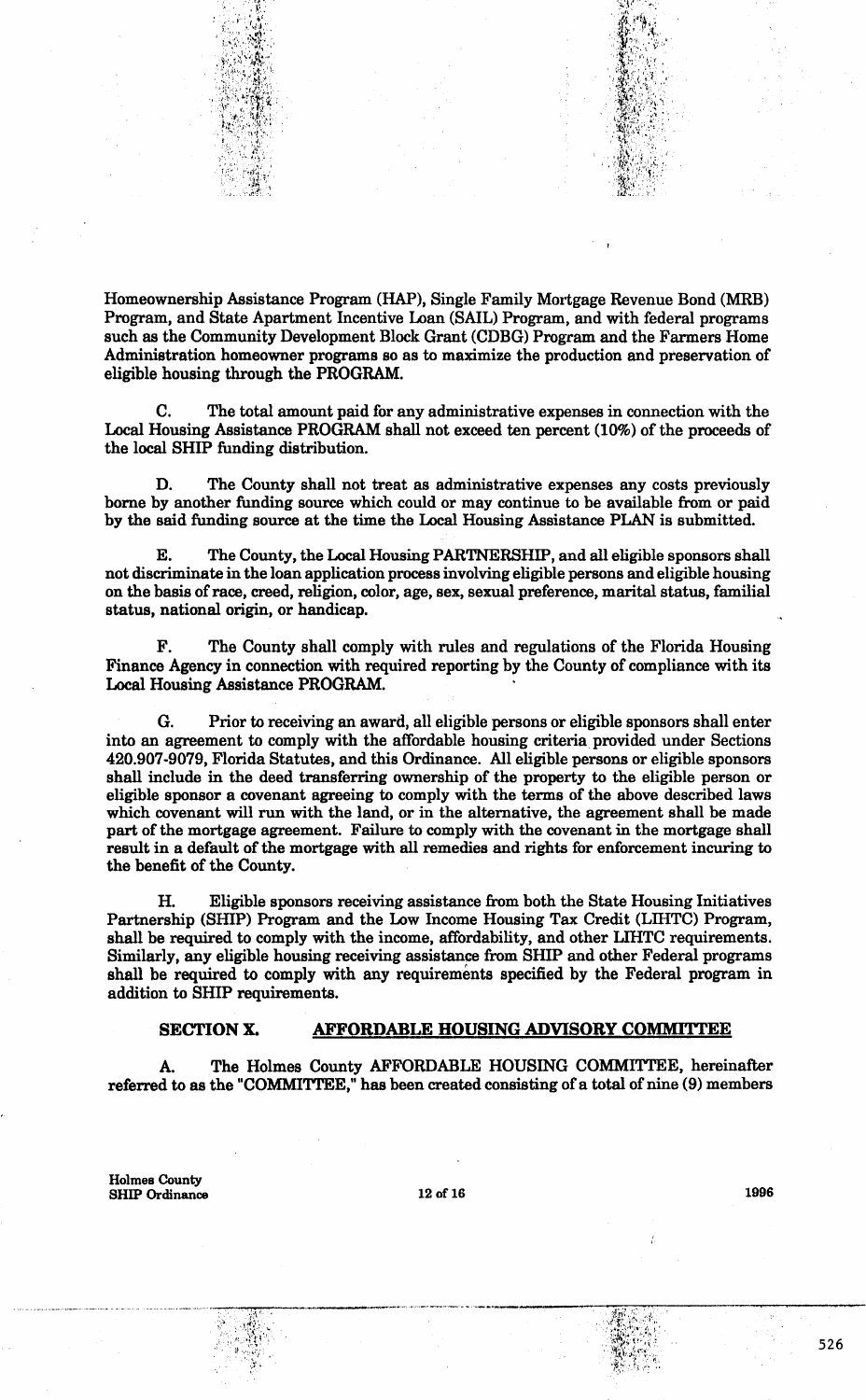meeting the approval of the Holmes County Board of County Commissioners. Appointment of individual members to the COMMITTEE shall be by Resolution of the Board of County Commissioners. A majority of the membership of said COMMITTEE shall be required to conduct official business, and all COMMITTEE meetings shall be publicly advertised or noticed in the local print media having the largest county-wide circulation.

B. Said COMMITTEE shall be comprised of one representative of each of the following interests, plus three (3) at-large members:

- 1. Labor engaged in homebuilding.<br>2. Advocacy for low income persons
- 2. Advocacy for low income persons.<br>3. Affordable housing providers.
- 3. Affordable housing providers.<br>4. Real estate professionals.
- 4. Real estate professionals.<br>5. Residential homebuilders.
- 5. Residential homebuilders.
- 6. Banking or mortgage banking industry.

C. The COMMITTEE shall serve in an advisory capacity and shall minimally perform the review functions stipulated in Section 420.9076, Florida Statutes, including the development of recommendations to the Holmes County Board of County Commissioners regarding actions to address impediments to the provision of affordable housing, and/or to create incentives or support expansion of affordable housing opportunities within the local area. Said recommendations shall be in the form of a Local AFFORDABLE HOUSING INCENTIVE PLAN which shall be presented to the Holmes County Board of County Commissioners. Within ninety (90) days of official presentation of the Incentive PLAN to the Board, the PLAN shall be adopted by Ordinance of the Holmes County Board of County Commissioners.

D. Members shall initially serve for three-year terms and may be reappointed for subsequent terms.

E. Meetings shall be held monthly for the first year of COMMITTEE existence and quarterly, or more freqently, thereafter.

The COMMITTEE shall comply with the Government in the Sunshine Law, the public records law, and the special provisions regarding notice of the Local AFFORDABLE HOUSING INCENTIVE PLAN considerations found in Chapter 420.9076, Florida Statutes. Minutes of the meeting shall be kept by the designated administering entity.

G. The COMMITTEE shall annually elect a Chairperson, Vice-Chairperson, and such other offices as it deems necessary. The Chairperson is charged with the duty of conducting meetings in a manner consistent with law.

H. Staff, administrative and facility support for the COMMITTEE shall be provided by the designated administrative entity of the Holmes County Board of County

Holmes County SHIP Ordinance

> $\ldots$  ,  $\mathbf{r}_t$ i.•;~r  $\mathcal{L}(\mathcal{L})$

 $: \mathbb{R}^n$ ' *-* '*·*  $\mathbb{R}^n \times \mathbb{R}^n$ 

 $A\in\mathcal{A}$  . .. ·' VJ,! *l."* r ,•,' 13 of 16 1996

 $^{\circ}$  :  $^{\circ}$ 

 $\mathscr{L}_{\mathcal{F}}$  , ...

.  $\mathbf{q}$  .  $\mathcal{R}$  –  $\mathcal{L}$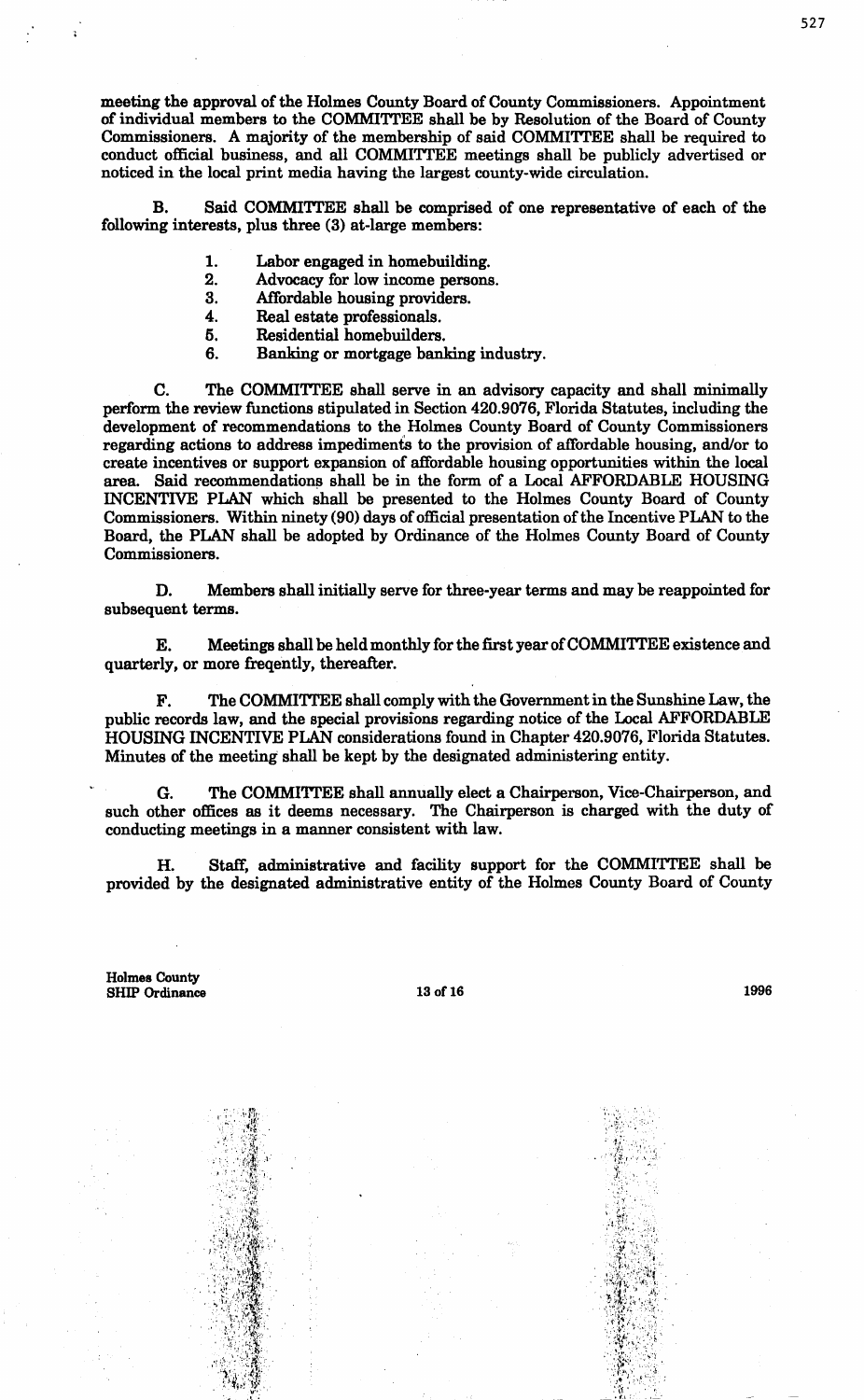

### Commissioners.

I. The COMMITTEE shall review the established policies and procedures, ordinances, land development regulations, and adopted local comprehensive plan of the County, and shall recommend specific initiatives to encourage or facilitate affordable housing while protecting the ability of the property to appreciate in value.

J. Recommendations may include the modification or repeal of existing policies, procedures, ordinances, regulations, or plan provisions. At a minimum, the COMMITTEE shall make recommendations on affordable housing incentives in the following areas:

1. The affordable housing definition in the appointing resolution.

2. The expedited processing of permits for affordable housing projects.

3. The modification of impact fee requirements, including reduction or waiver of fees and alternative methods of fee payment.

4. The allowance of increased density levels.

5. The reservation of infrastructure capacity for housing for very lowincome persons.

The transfer of development rights as a financing mechanism for housing for very low-income persons and low-income persons.

7. The reduction of parking and setback requirements.

8. The allowance of zero lot-line configurations.

9. The modifications of sidewalk and street requirements.

10. The establishment of a process by which the County considers, before adoption, procedures and policies that have a significant impact on the cost of housing.

K. The COMMITTEE recommendations shall also include other affordable housing incentives identified by the Affordable Housing Advisory COMMITTEE.

L. To the maximum extent feasible, 'the approved affordable housing incentive recommendations submitted to the Holmes County Board of County Commissioners must quantify the affordable housing cost reduction anticipated from implementing the specific recommendations.

M. Within nine (9) months from the adoption of this Ordinance, the COMMITTEE

..

Holmes County SHIP Ordinance 14 of 16 1996

\_\_ ...,,..,......,,.....,...,.-.--------·-·

····~.~\_l\_•· .. :.i\_'.\_{~1(  $i \in \mathbb{N}$ 

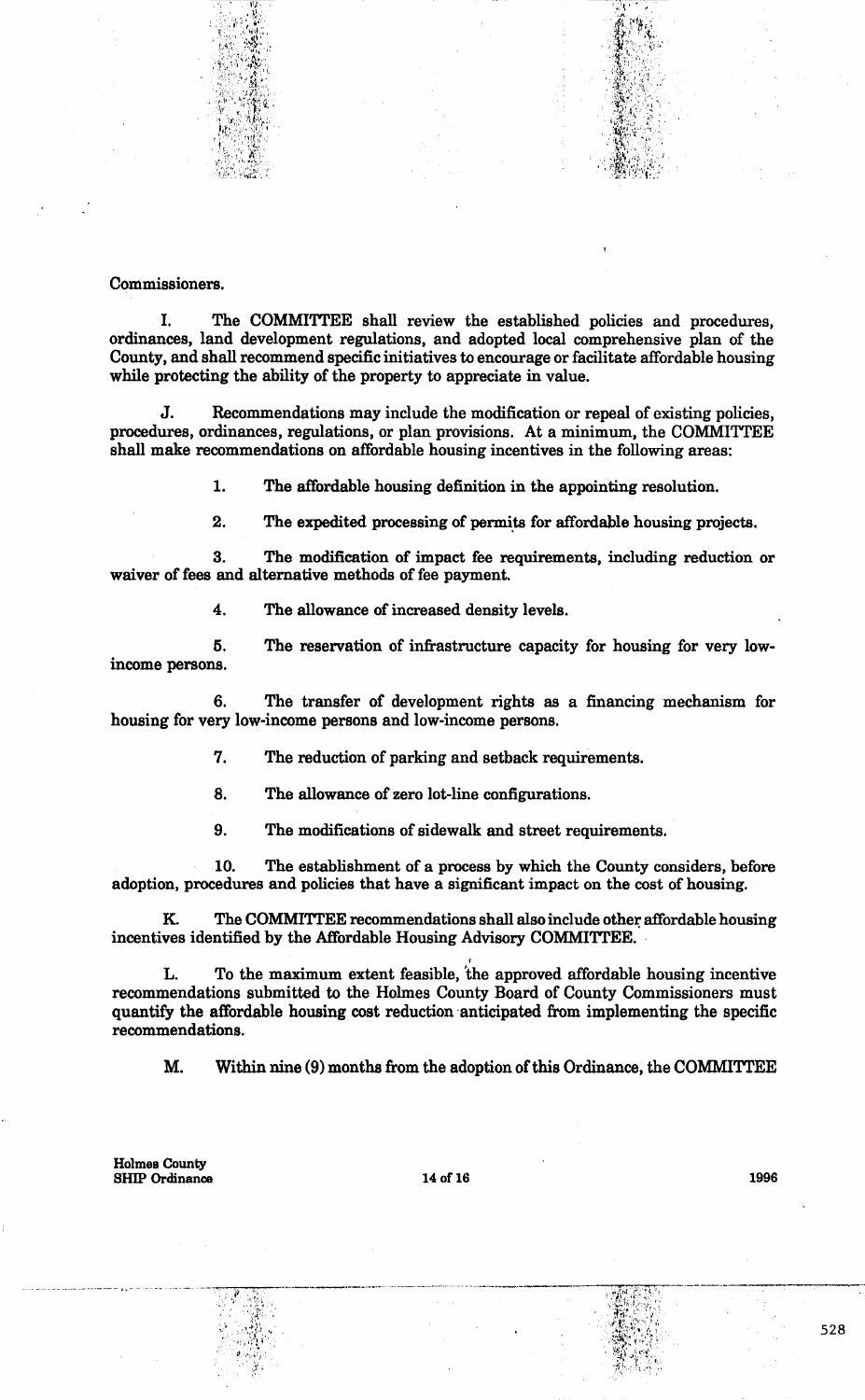shall make recommendations approved by a majority of its membership at a public meeting. Notice of the time, date, and place of the public hearing of the COMMITTEE to adopt final affordable housing incentive recommendations shall be published in a newspaper of general circulation in the County. Such notice shall contain a short and concise summary of the affordable housing incentive recommendations to be considered by the COMMITTEE. The notice shall also state the public place where a copy of the tentative COMMITTEE recommendations may be obtained by interested persons.

#### SECTION XI. DEVELOPMENT AND ADOPTION OF THE AFFORDABLE HOUSING INCENTIVE PLAN

A. Within ninety (90) days after the receipt of the affordable housing incentive recommendations from the COMMITTEE, the Holmes County Board of County Commissioners shall adopt the Affordable Housing Incentive PLAN. The AFFORDABLE HOUSING INCENTIVE PLAN shall consist of specific initiatives which are designed to encourage, support or ease the processes associated with the provision of affordable housing. The PLAN must include a schedule for implementation, which must at a minimum encompass:

1. A schedule for impfementation of expedited permit processing for affordable housing projects.

2. A continuous process incorporating the review of local procedures, policies, regulations, actions, and comprehensive plan provisions which significantly impact upon the cost of housing.

### SECTION XII. SEVERABILITY

If any section, subsection, paragraph, sentence or clause or other provision of this Ordinance is held invalid, the remainder of this Ordinance shall not be affected by such invalidity.

Holmes County SHIP Ordinance 15 of 16 1996